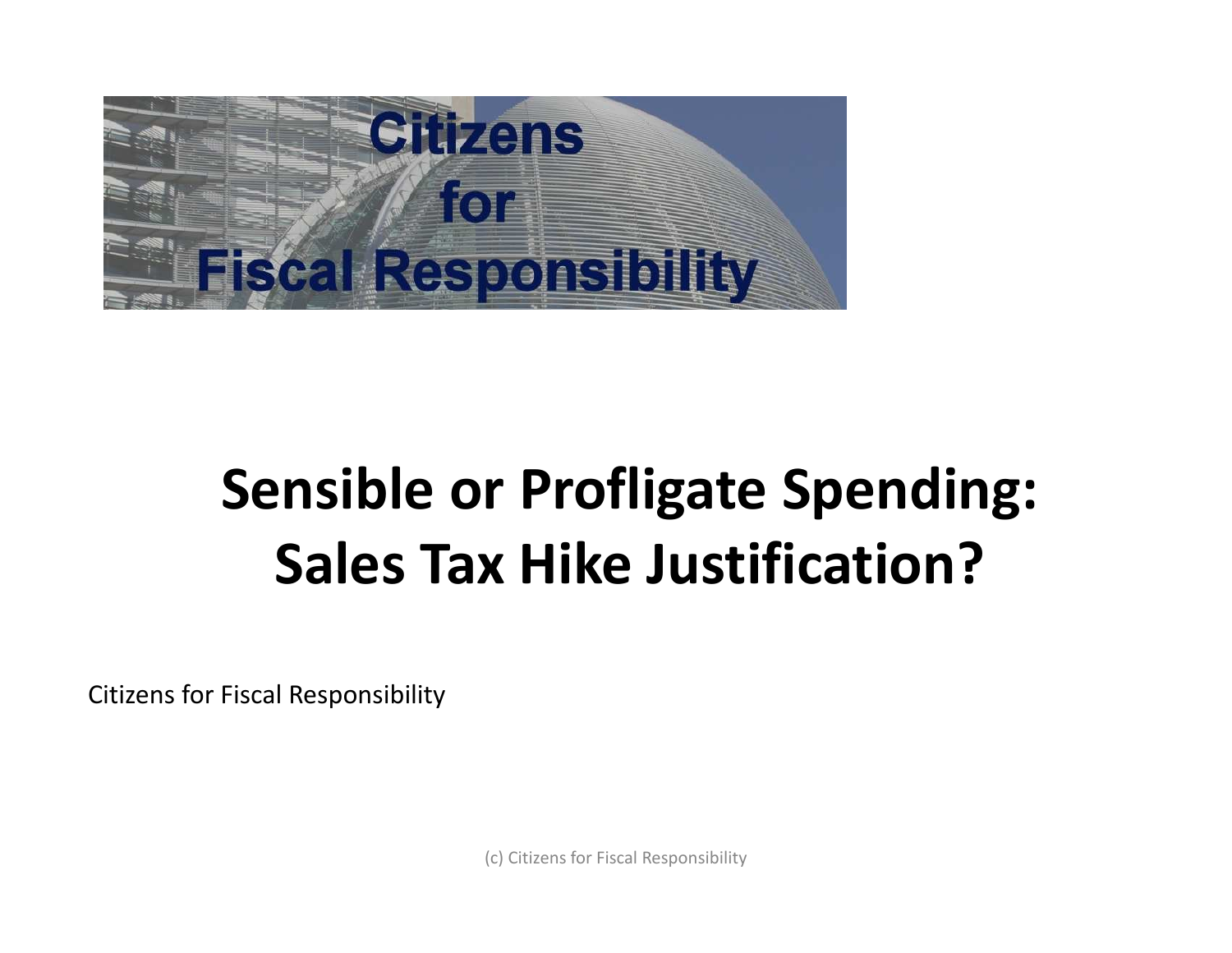

www.cfr-sj.org

### **Agenda**

- About Us
- Core Service Needs
- Sales Tax: Impact & Revenue
- Sales Tax Comparison & Alternative
- Wrap Up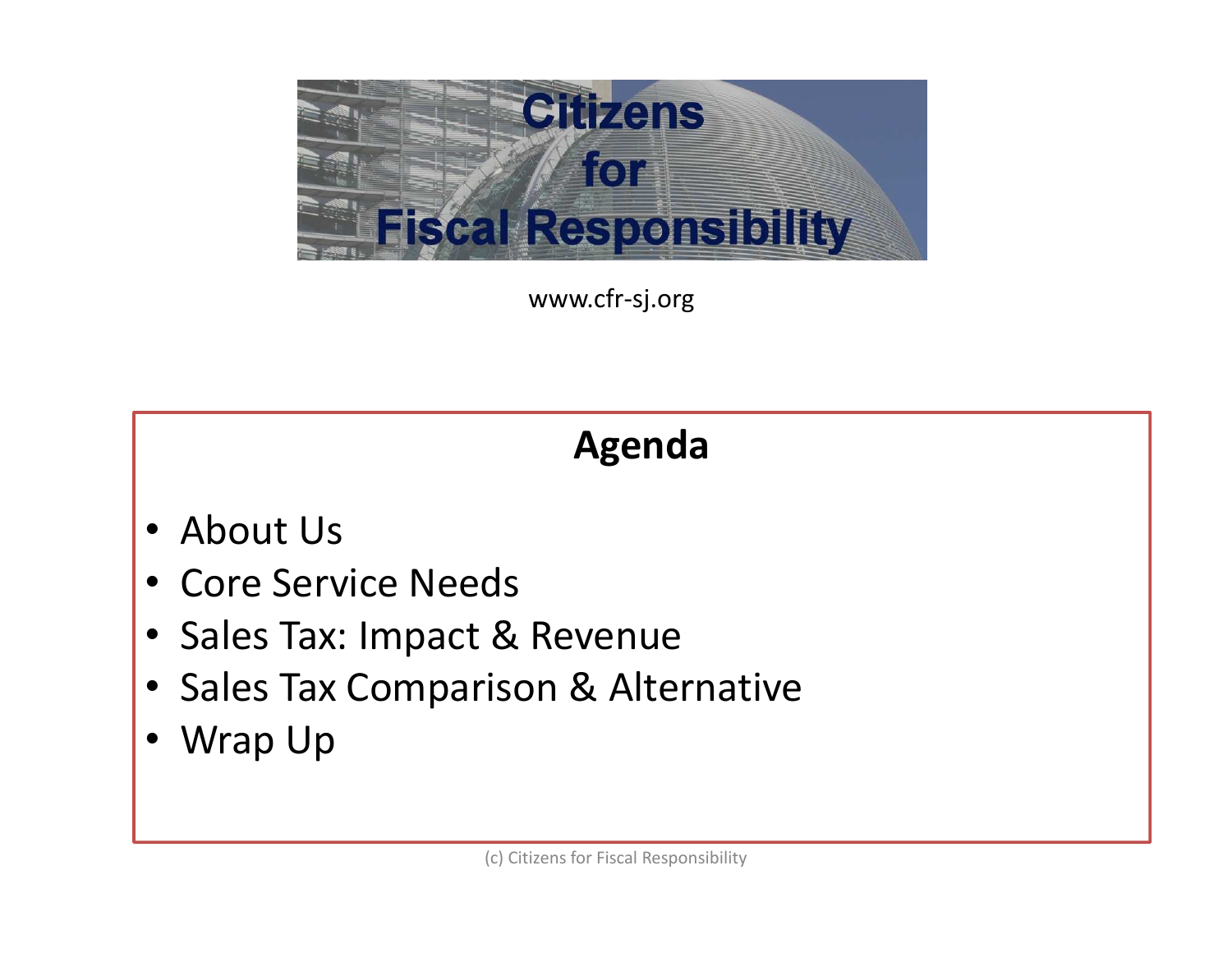# **Core Services: Direction & Priorities?**





- **Roads**
- **Infrastructure**
- **Quality of Life**



Source: CSJ General Fund Shortfall 2011-12



### **Add'l Salary Hike Costs**

- **+ \$20M: SJPD**
- **+ \$80M: Remainder**

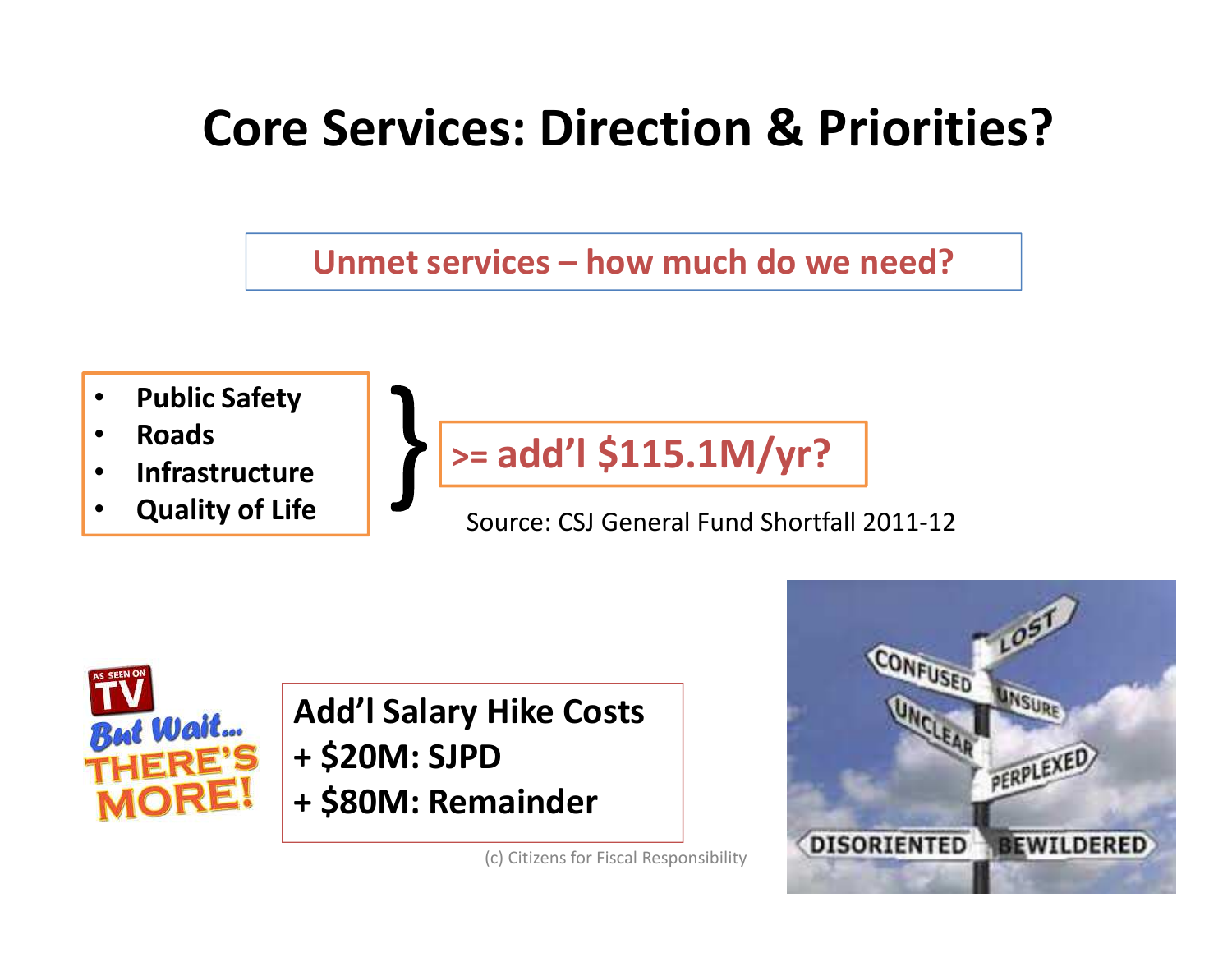# **Sales Tax Hike Impact**

**No Plan – What Will Voters Accept? Speculation: ¼ Cent = \$34M, ½ Cent = \$68M**



•"Consumers can and do leave high-tax areas to make major purchases in low-tax areas, such as from cities to suburbs"\*

 $\rightarrow$  And more Internet buying too.

•\$156 increase: extra ½ cent sales tax on typical new car

•Job & personal income loss

•Hurts "border businesses", big ticket, & low income workers hardest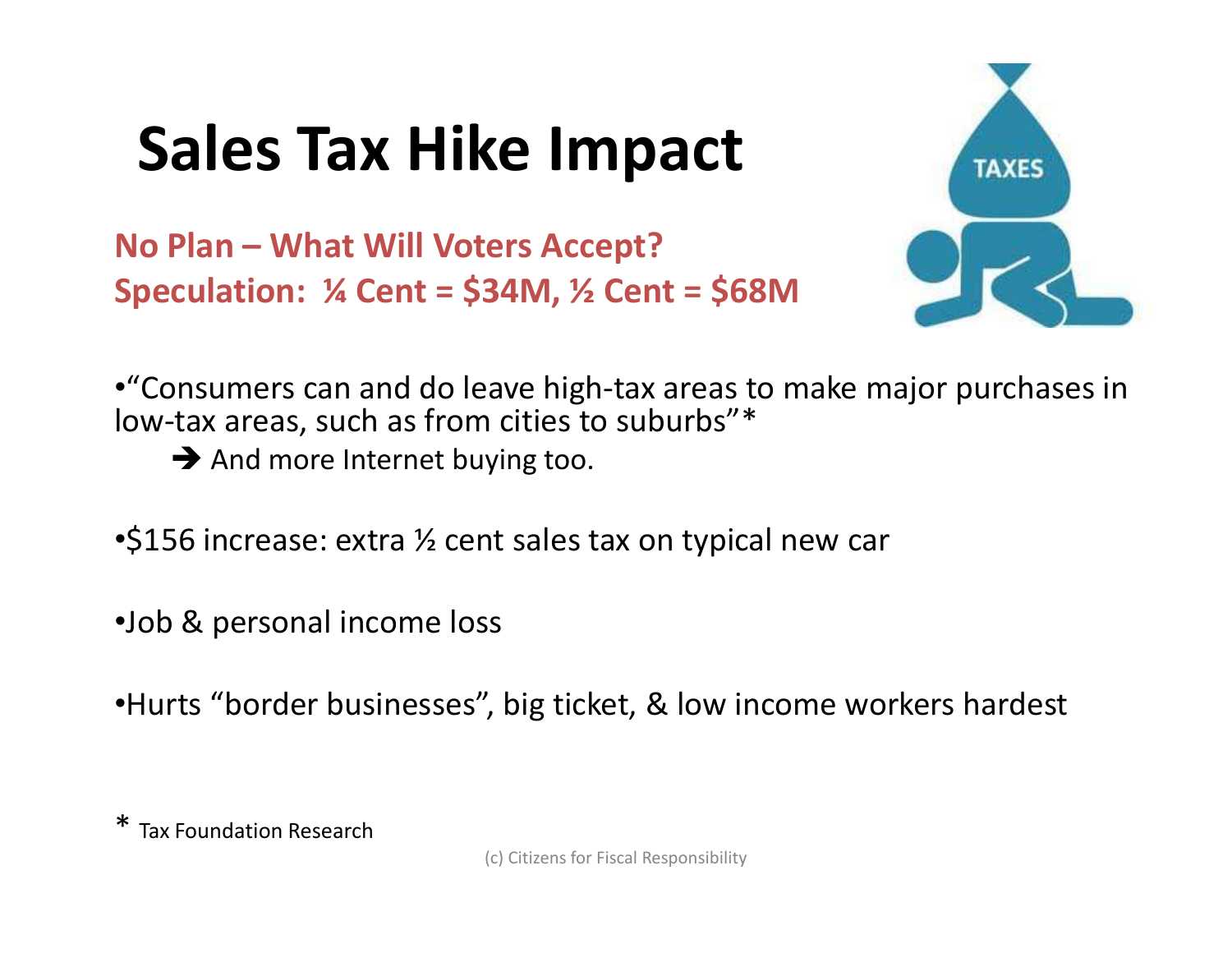

**Free Money Alternatives**\* (millions / year)



- **\$79M** Nurture Public-Private competition
- **\$50M** Halt SJFD EMS (SCC responsibility >> \$50M)
- **\$15M** (re)Start Employee Suggestion Program
- **\$2M** Impose DUI emergency response fee
- **\$1M** Halt SCC & school subsidies
- **Total: \$147M v. \$68M (max hike)**
- Source: CFR, CSJ Auditor, Civil Grand Jury, IBM Study, Mayor

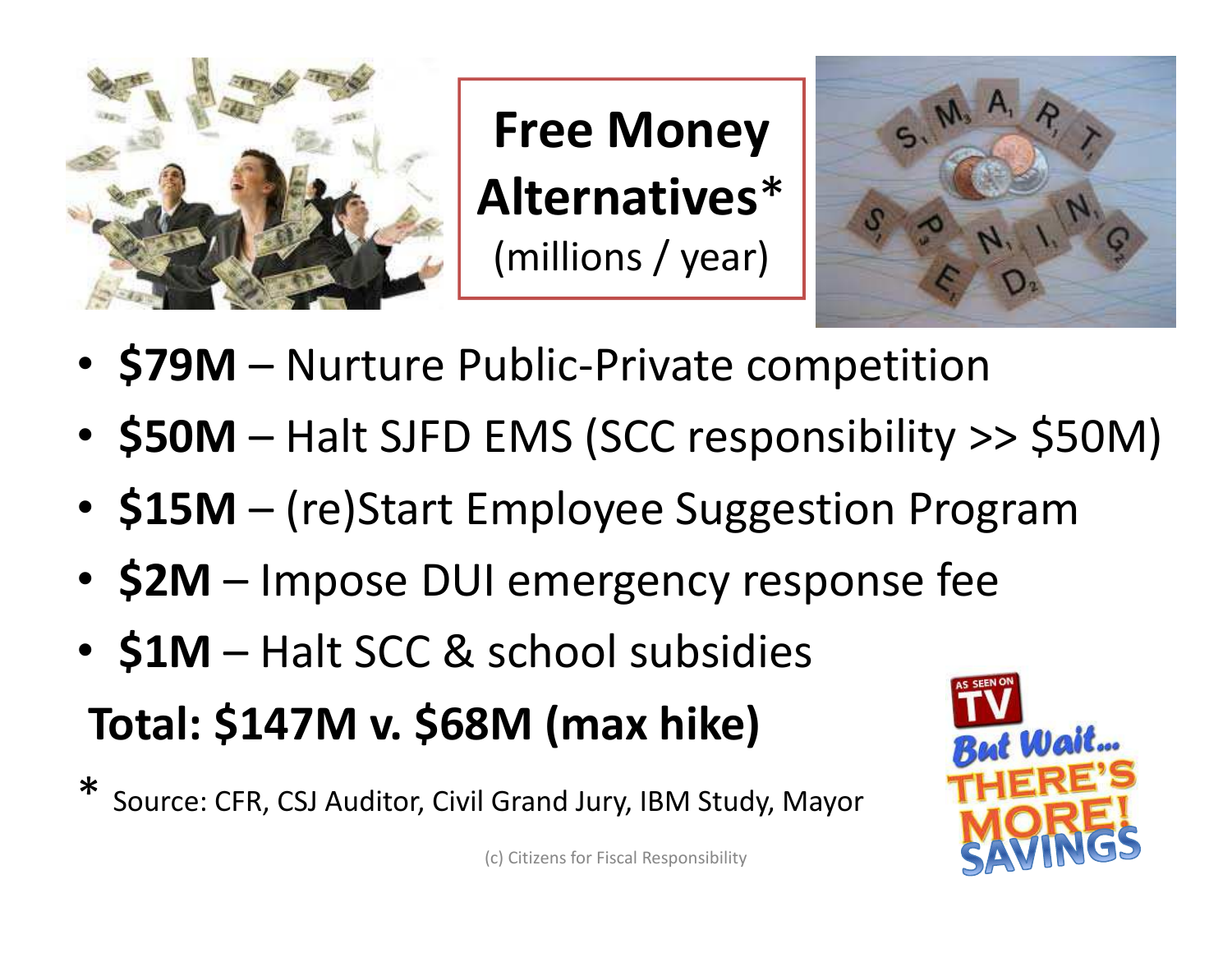

### **Millions / Year**

(c) Citizens for Fiscal Responsibility